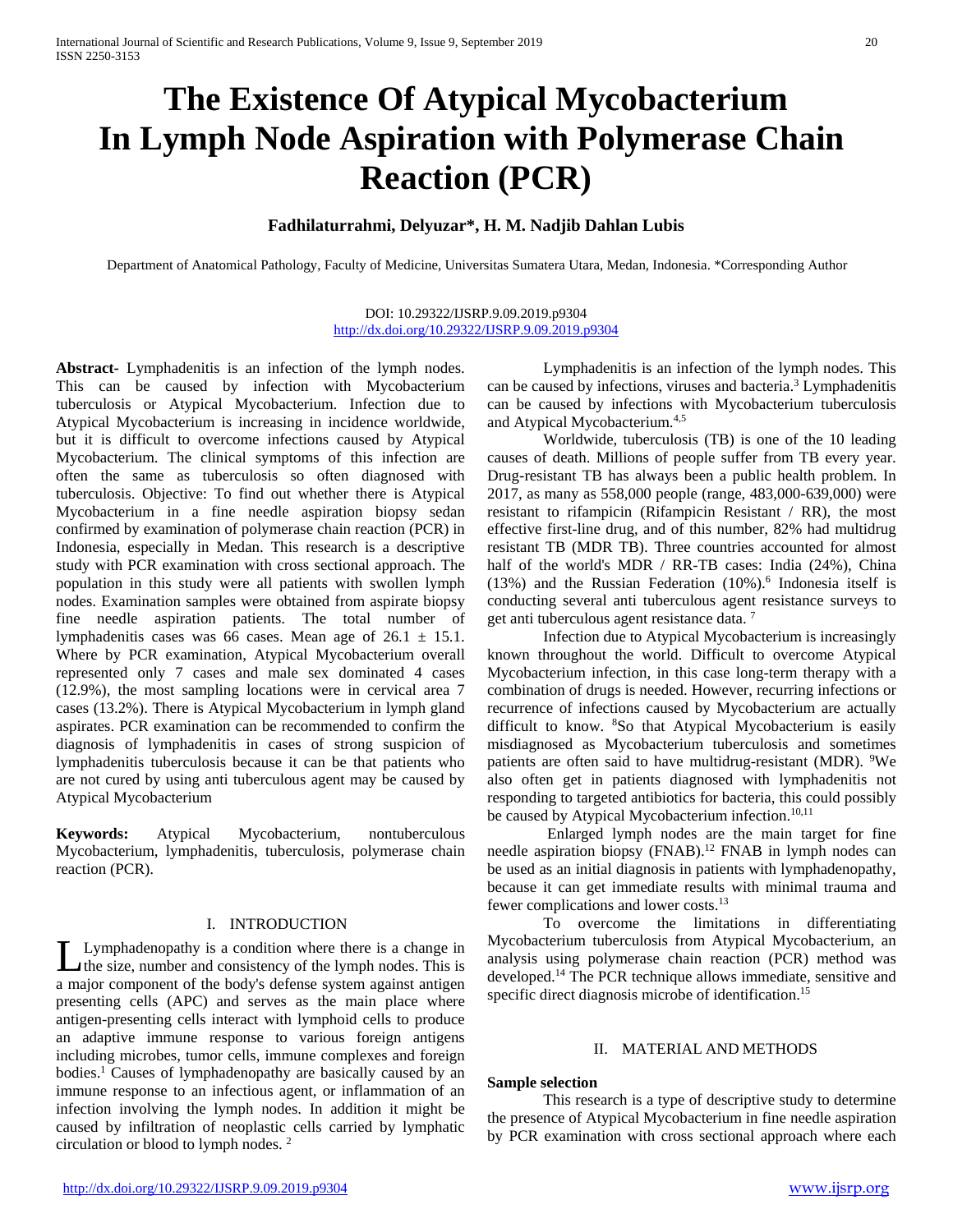sample in this study was observed once and only at one time. This research was conducted at the Department of Pathology Anatomics, Faculty of Medicine, University of North Sumatra, located at Jalan Universitas No. 1 Medan, a private hospital or private clinic in the city of Medan. The population in this study were all patients with swollen lymph nodes in the city of Medan. Affordable population are all patients who come to the Department of Pathology Anatomics FK. USU, private hospital or private clinic in the city of Medan. Sample collection was collected by consecutive sampling. All subjects with lymphadenitis who came sequentially and met the inclusion criteria were included in the examination sample. Examination samples were obtained from aspirate patients with fine needle aspiration biopsy.

Inclusion criteria were all patients with enlarged lymph nodes diagnosed with lymphadenitis tuberculosis and all patients with enlarged lymph nodes diagnosed as lymphadenitis.

## **Lymphadenitis**

Tuberculosis lymphadenitis is bacterial lymphadenitis caused by infection with mycobacterium tuberculosis.

Chronic lymphadenitis is a chronic inflammation of the lymph glands that often occurs secondary to a chronic inflammation elsewhere.

## **Lymph node location**

Location of lymph nodes is lymph nodes that are usually palpable in healthy people are cervical, sub-mandibular, axilla, and inguinal.

## **Cytology diagnosis**

Cytology diagnosis is a diagnosis obtained from the results of a fine needle aspiration biopsy cytology. Grouped into: TB lymphadenitis and non-TB lymphadenitis

## **Cytological diagnosis is based on three features of tuberculosis cytomorphology:**

Type  $I =$  epithelioid granuloma without necrosis

Type  $II =$  epithelioid granuloma with necrosis

Type III = Necrosis without epithelioid granuloma

## **Polymerase chain reaction (PCR)**

PCR is a way to check DNA from bacteria containing Mycobacterial tuberculosis and Atypical Mycobacterium by amplification and detection in one stage. Grouped into: Mycobacterium tuberculosis when displayed on 165 base pairs  $(BP)^{16}$ Mycobacterium bovis when displayed at  $162-375$  bp<sup>17</sup> Mycobacterium avium when displayed at 193-257 bp<sup>18</sup> Mycobacterium chelonae when displayed at  $129$  bp<sup>19</sup> Mycobacterium fortuitum when displayed at  $105$  bp<sup>19</sup> Mycobacterium gordonae when displayed at  $281$  bp<sup>19</sup> Mycobacterium kansasi when displayed at  $221$  bp<sup>19</sup> Mycobacterium paratuberculosis when displayed at  $162$  bp<sup>17</sup> Mycobacterium phlei when displayed at 162 bp<sup>17</sup>

Mycobacterium smegmatic when displayed at  $162$  bp<sup>17</sup> Mycobacterium xenopi when displayed at 88 bp $19$ 

Mycobacterial reference is in accordance with ATCC (American Type Culture Collection). PCR amplification according to Mycobacterium avium ATCC 19074 forward GCC GCC GAA ACG ATC TAC, reserve AGG TGG CGT CGAGGA AGA, Mycobacterium bovis ATCC 19210 with ACA AGA CAT GCC TCC CGT, Mycobacterium chelonae ATCC 14472 with AAG CGA CGAGGA AGA, Mycobacterium bovis ATCC 19210 with ACA AGA CAT GCA TCC CGT, Mycobacterium chelonae ATCC 14472 with AAG CGA GACACA AAC ACCA ACA Mycob fortuitum ATCC 6841 with GGG TAA GAC CCA GTG TCT CAA CC, Mycobacterium gordonae ATCC 14470 with CAT GTG TCC TGT GGT CCT, Mycobacterium kansasi ATCC 12478 with CAC GCG GGA TGC GTT TAC GGTG, Mycobacterium paratubulc GCTCC GCC CCC CCC GCC C CGT GAC, Mycobacterium phlei ATCC 11758 with TCC CAG CCA TGC AAC CAG, Mycobacterium smegmatis ATCC 19420 with CGA CCA GCA GGG TGT ATT, Mycobacterium xenopi ATCC 19250 with TCC GAC GAA GTC GTA ACA AGG.

## **Statistic analysis**

In this study the data obtained by researchers will then be processed using descriptive statistics using statistical software and presented in tabular form.

## III. RESULTS

In this study, the mean age of patients with lymphadenitis was 26,1 years with a standard deviation of 15,1. Patients with lymphadenitis based on gender are dominated by women by 35 cases (53.0%) while men are only 31 cases (47.0%). Lymphadenitis patients based on the location of the most samples in the cervical area were 53 cases (80.3%), in the sub mandibular area were 7 cases (10.5%) while in axilla each was only 3 cases (4.6%) . Based on the results of a cytological diagnosis, 50 cases (75.8%) were diagnosed with TB lymphadenitis and 16 cases (23.2%) were diagnosed with lymphadenitis. The most cytological diagnosis based on type TB was 28 type TB cases (56.0%) and the second most was type II TB 14 cases (28.0%) and type I TB only 8 cases (16.0%). While negative were 16 cases (24.2%). The results obtained based on the results of PCR, Mycobacterium tuberculosis as many as 31 cases (47%), and the Atypical Mycobacterium obtained a total of 7 cases (10.6%) that is Mycobacterium avium together with Mycobacterium tuberculosis in 3 cases (4.5%), Mycobacterium kansasi which together with Mycobacterium tuberculosis in 1 case (1.5%) and there were 2 cases (3%) found Mycobacterium kansasi, Mycobacterium avium, Mycobacterium xenopi together with Mycobacterium tuberculosis. While there was a Mycobacterium kansasi without the presence of other types of Mycobacterium, there were 1 case (1.5%) and 28 cases were negative (42.4%). Can be seen in table 1.

## **Table 1 Characteristics of Demographics of Lymphadenitis Patients**

| Variable                   | Value           |
|----------------------------|-----------------|
| Age (years); mean $\pm$ SB | $26.1 \pm 15.1$ |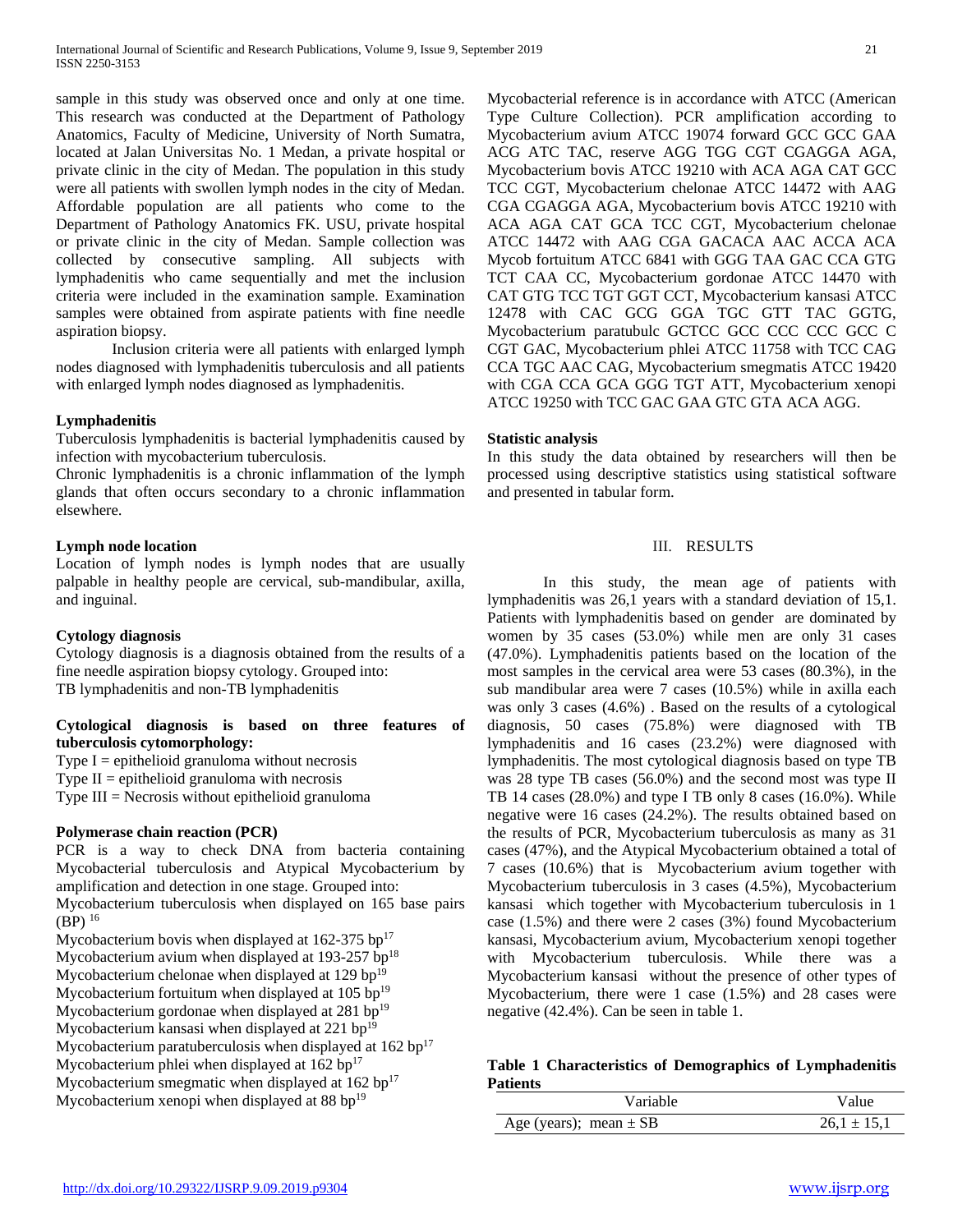International Journal of Scientific and Research Publications, Volume 9, Issue 9, September 2019 22 ISSN 2250-3153

| Gender $(n=66)$ ; n%                          |           |
|-----------------------------------------------|-----------|
| Male                                          | 31 (47)   |
| Female                                        | 35(53)    |
| Locations ( $n=66$ ); $n\%$                   |           |
| Cervical                                      | 53 (80,3) |
| Submandibula                                  | 7(10,6)   |
| Axilla                                        | 3(4,5)    |
| Inguinal                                      | 3(4,5)    |
| Cytology diagnosis $(n=66)$ ; n%              |           |
| Lymphadenitis TB                              | 50 (75,8) |
| Lymphadenitis                                 | 16(24,2)  |
| Type TB $(n=66)$ ; n%                         |           |
| Tipe I                                        | 8(12,1)   |
| Tipe II                                       | 14(21,2)  |
| Tipe III                                      | 28 (42,4) |
| Negative                                      | 16(24,2)  |
| PCR $(n=66)$ ; n%                             |           |
| M. tuberculosis $(+)$                         | 31 (47)   |
| Atypical mycobacterium                        | 7(10,6)   |
| M. tuberculosis $(+)$ , M. avium $(+)$        | 3(4,5)    |
| M. tuberculosis $(+)$ , M. kansasi $(+)$      | 1(1,5)    |
| M. tuberculosis $(+)$ , M. kansasi $(+)$ , M. | 2(3)      |
| $avium (+)$ , M. xenopi $(+)$                 |           |
| M. kansasi (+)                                | 1(1,5)    |
| Negative                                      | 28 (42,4) |

#### **Gender distribution based on PCR results**

Gender distribution based on PCR results can be seen in table 2

| <b>Table 2 Genders based on PCR results</b> |                 |       |               |      |          |      |  |  |
|---------------------------------------------|-----------------|-------|---------------|------|----------|------|--|--|
|                                             |                 |       | <b>PCR</b>    |      |          |      |  |  |
|                                             |                 | n(66) |               |      |          |      |  |  |
| Gender                                      | M. tuberculosis |       | Atypical      |      | Negative |      |  |  |
|                                             | n(31)           |       | Mycobacterium |      | n(28)    |      |  |  |
| n(7)                                        |                 |       |               |      |          |      |  |  |
|                                             | n               | $\%$  | n             | %    | n        | $\%$ |  |  |
| Female                                      | 19              | 54,3  | 3             | 8,6  | 13       | 37,1 |  |  |
| Male                                        | 12              | 38,7  | 4             | 12.9 | 15       | 48,4 |  |  |

In this study based on PCR results found in Mycobacterium tuberculosis women in 19 cases (54.3%), and the Atypical Mycobacterium in 3 cases (8.6%) while negative PCR results were in 13 cases (37.1%) . Based on PCR results for male sex, Mycobacterium tuberculosis was found in 12 cases (38.7%), Atypical Mycobacterium there were 4 cases (12.9%) and the negative were 15 cases (48.4%).

**Distribution of sampling locations based on PCR results** Distribution based on location can be seen in table 3

**Table 3 Distribution of sampling locations based on PCR results**

|           | PCR      |         |
|-----------|----------|---------|
| Locations | n(66)    |         |
|           | Atypical | Negatif |

|              | tuberculosis<br>n(31) |               | mycobacterium<br>n(7) |      | n(28) |      |
|--------------|-----------------------|---------------|-----------------------|------|-------|------|
|              | n                     | $\frac{0}{0}$ | n                     | %    | n     | $\%$ |
| Cervical     | 27                    | 50,9          |                       | 13.2 | 19    | 35,8 |
| Submandibula | 3                     | 42,9          | 0                     |      | 4     | 57.1 |
| Axilla       |                       | 33.3          | 0                     |      |       | 66,7 |
| Inguinal     | 0                     |               |                       |      |       | 100  |

In this study based on PCR results obtained in the cervical area obtained 27 cases (50.9%) of Mycobacterium tuberculosis, as well as Atypical Mycobacterium found 7 cases (13.2%) and 19 cases (35.8%) were negative. In sub-mandible Mycobacterium tuberculosis was found in 3 cases (42.9%) while for Atypical Mycobacterium no cases were obtained. And negative based on PCR results in 4 cases (57.1%). In the axilla region Mycobacterium tuberculosis was found in 1 case (33.3%) while atypical mycobacterium was not obtained. And negative were found in 2 cases (66.7%). In the inguinal area, there are no Mycobacterium tuberculosis and Atypical Mycobacterium. While in the inguinal region negative results were obtained in 3 cases (100%).

#### **Distribution of cytological diagnoses confirmed by PCR**

The diagnosis of cytology which afterwards is confirmed again by PCR can be seen in table 4

|                     | Table 4 Diagnosis of cytology confirmed by PCR |       |               |          |       |         |  |  |
|---------------------|------------------------------------------------|-------|---------------|----------|-------|---------|--|--|
|                     |                                                |       | <b>PCR</b>    |          |       |         |  |  |
|                     |                                                | n(66) |               |          |       |         |  |  |
| Cytology            |                                                | М.    |               | Atypical |       | Negatif |  |  |
| diagnosis           | tuberculosis                                   |       | Mycobacterium |          | n(28) |         |  |  |
|                     | n(31)                                          |       | n(7)          |          |       |         |  |  |
|                     | n                                              | $\%$  | n             | $\%$     | n     | %       |  |  |
| Lymphadenitis<br>TB | 24                                             | 48    | 5             | 10       | 21    | 42      |  |  |
| Lymphadenitis       |                                                | 43.8  |               | 12.5     |       | 43.8    |  |  |

In this study the diagnosis of cytology with tuberculosis lymphadenitis was then confirmed by PCR obtained by Mycobacterium tuberculosis in 24 cases (48%) and for Atypical Mycobacterium in 5 cases (10%). While negative were 21 cases (42%). Cytological diagnosis with lymphadenitis was confirmed by PCR with Mycobacterium tuberculosis in 7 cases (43.8%) and Atypical Mycobacterium in 2 cases (12.5%) while negative in 7 cases (43.8%).

## **The distribution of results diagnosed with lymphadenitis tuberculosis based on the description of the type of cytomorphology confirmed by PCR**

Cytological diagnoses diagnosed by tuberculosis lymphadenitis by type confirmed by PCR can be seen in table 5

| Table | Lymphadenitis                                  | tuberculosis | based | on |
|-------|------------------------------------------------|--------------|-------|----|
|       | cytomorphological type images confirmed by PCR |              |       |    |

|   | $T_{\text{rms}}$                  | ___<br>ັ້                    |  |
|---|-----------------------------------|------------------------------|--|
|   | $\overline{\phantom{0}}$<br>$+J1$ | $\mathbf{r}$<br>п.<br>$\sim$ |  |
| r |                                   |                              |  |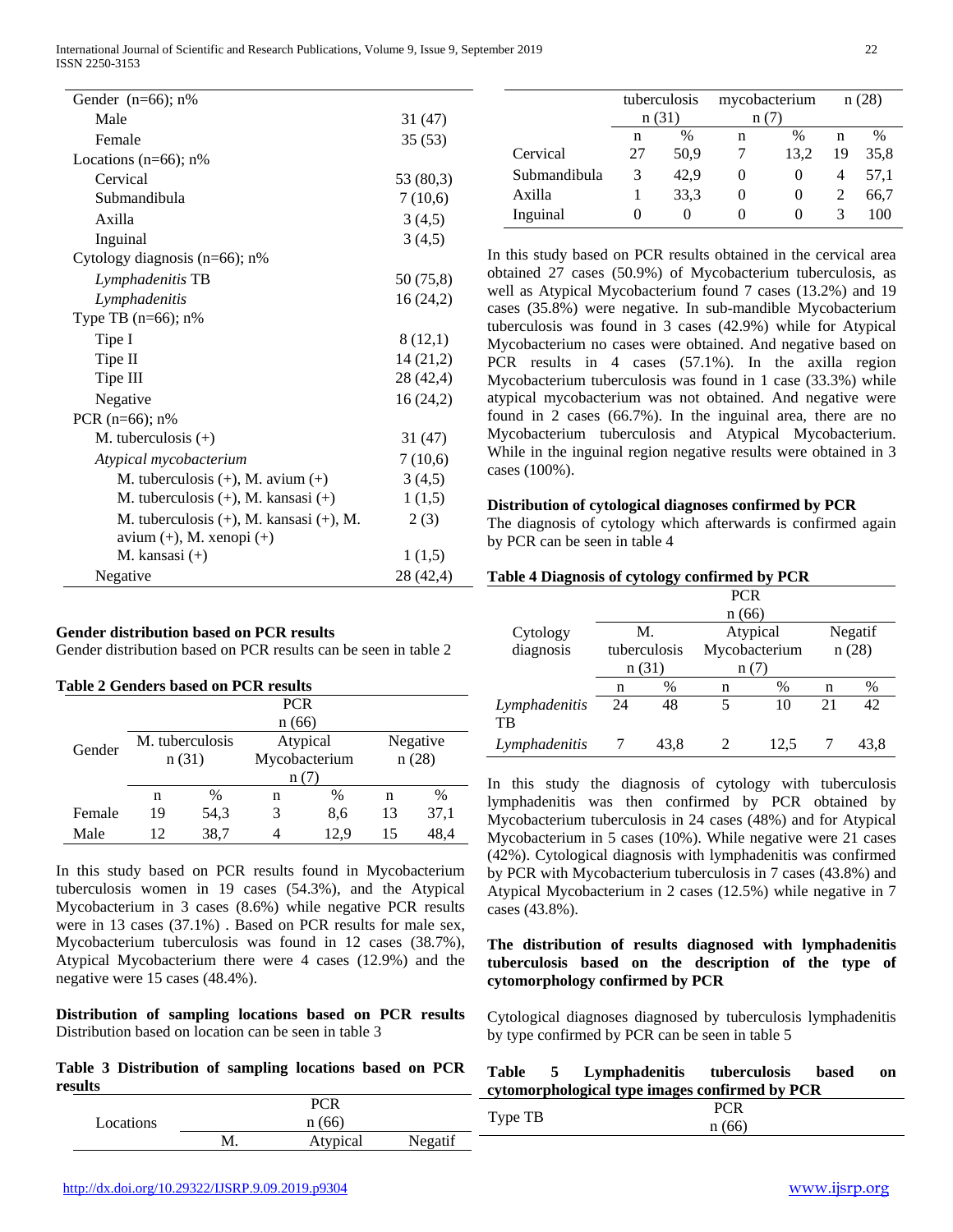|          | M. tuberculosis |      |   | Atypical      |   | Negatif |  |
|----------|-----------------|------|---|---------------|---|---------|--|
|          | n(31)           |      |   | mycobacterium |   | n(28)   |  |
|          |                 |      |   |               |   |         |  |
|          | n               | $\%$ | n | %             | n | %       |  |
| Type I   |                 | 25   |   |               | 6 | 75      |  |
| Type II  |                 | 50   |   | 7.1           | 6 | 42,9    |  |
| Type III | 15              | 53,6 |   | 14,3          | q | 32,1    |  |
| Negative |                 | 43,8 |   | 12.5          |   | 43,8    |  |

In this study, Mycobacterium tuberculosis was found to be at most type III in 15 cases (53.6%), Atypical Mycobacterium in 4 cases (14.3%) and negative in type III in 9 cases (32.1%). In type II Mycobacterium tuberculosis was found in 7 cases (50%) and Atypical Mycobacterium in 1 case (7.1%) and negative in 6 cases (42.9%). In type I Mycobacterium tuberculosis was found in 2 cases (25%) and Atypical Mycobacterium was not found while a negative one was found in 6 cases (75%). And negative lymphadenitis TB after being confirmed by PCR found 7 cases (43.8%) Mycobacterium tuberculosis 2 cases (12.5%) Atypical Mycobacterium and negative there were 7 cases (43.8%).

#### IV. DISCUSSION

Lymphadenitis is often caused by Mycobacterium tuberculosis and Atypical Mycobacterium. <sup>4,5</sup>However, isolation is rarely done for Mycobacterium tuberculosis with Atypical Mycobacterium.<sup>5</sup> Overall patients diagnosed cytologically with lymphadenitis were 66 patients, 50 of whom were lymphadenitis tuberculosis and 16 patients were chronic lymphadenitis. Lymphadenitis patients in this study were most common in women 35 cases (53%) compared to men 31 cases (47%) (table 1), this is in accordance with the research of Rezeki et al., In his study taken from the paraffin block specimen there were more women than men, namely 1.1: 1.<sup>5</sup> and in the Desere et al. <sup>20</sup>study, it was also found that there were more than 80 women compared to 54 cases taken from culture. The most frequent sampling locations were found in the cervical area, according to the study of Kaur et al., 21In India as much as 80% of cases and according to the research of Rezeki et al., In Bandung also stated that the cervical area was more prevalent.5

Patients based on cytological diagnosis found that more than 50 cases of TB lymphomaitis were diagnosed (75.8%). This is in accordance with the study of Mohaputra et al., In India based on aspiration of fine needle biopsy and culture<sup>22</sup> and In accordance with the research of DSuryadi et al., it was also stated that carrying lymphadenitis tuberculosis was more 38,14% than that obtained from a cytological diagnosis. 23Lymphadenitis tuberculosis is a disease caused by mycobacterium tuberculosis which can attack various organs outside the lung, which is an inflammatory process in the lymph nodes due to Mycobacterium's activity.

In this study, the diagnosis of cytology based on the most cytomorphological features is type III. This is not in accordance with the research of Das et al., Which says that type II is more common in fine needle biopsy aspiration.<sup>24</sup> And Kaur et al., Also said that the most are type II.<sup>21</sup>

This study based on PCR results obtained at most mycobacterium tuberculosis in 31 cases (47%). This is the same as the study of Bensi et al., In Brazil with culture from sputum, there were more mycobacterium tuberculosis 91 cases while Atypical Mycobacterium was found in only 26 cases.<sup>25</sup> Likewise with the study of Lima et al., Which says that Mycobacterium tuberculosis are more common than Atypical Mycobacterium. Where the research samples of Lima et al., Were obtained from sputum, bronchoalveolar lavage (BAL), urine, from skin lesions with aspiration biopsy, pleural fluid and from bone biopsy.<sup>26</sup>

In the gender distribution based on PCR results, it was found that female was more prevalent in 19 cases (54.3%), while Atypical Mycobacterium was more prevalent in males 4 cases (12.9%). This is not in line with the study of Lima et al., Which found that more men were found in Mycobacterium Tuberculosis in 17 cases  $(45.9\%)$ .<sup>26</sup> While in the study of Prevots et al., In America where samples were taken from sputum and BAL found that the prevalence of Atypical Mycobacterium was dominant in women. 27While the study of Satyanarayan et al., In Virginia the sex distribution was the same as 50%.<sup>28</sup> Tanaka et al., In Japan, from research taken from sputum and BAL found that 84% of women dominated. All of these studies contradict the author's research where more men than women. <sup>29</sup>

Distribution of sampling locations based on the results of PCR the author has not gotten published data about the sampling locations on lymph node aspirates to see this Atypical Mycobacterium. Likewise, the type of cytomorphological picture of tuberculosis diagnosis confirmed by PCR to see Atypical Mycobacterium to the best of the author's knowledge has not yet found published data.

#### V. CONCLUSION

There were atypical Mycobacterium in lymph node aspirates in 7 cases (10.6%) where 3 cases (4.5%) had Mycobacterium tuberculosis and Mycobacterium avium, 1 case (1.5%) had Mycobacterium tuberculosis and Mycobacterium kansasi, 2 cases (3%) were Mycobacterium tuberculosis, Mycobacterium kansasi, Mycobacterium avium and Mycobacterium xenopi. While there is one case (1.5%), there is only Mycobacterium kansasi.

The mean age in this study was  $26.1 \pm \text{ with a standard}$ deviation of 15.1. The sexes that predominate in Atypical Mycobacterium are male in 4 cases (12.9%). Based on the location of sampling the most was found in the cervical area in 7 cases (13.2%).

#### VI. COMPETING INTERESTS

The author has no financial interests relevant to the product or company described in this article.

## VI. ACKNOWLEDGMENT

We would like to thank all staff of the Department of Anatomical Pathology, University of North Sumatra, Private hospitals and private clinics in Medan, Indonesia for all their assistance and cooperation.

#### VII. ETHICAL APPROVAL

Health Research Ethical Committee, Universitas Sumatera Utara,